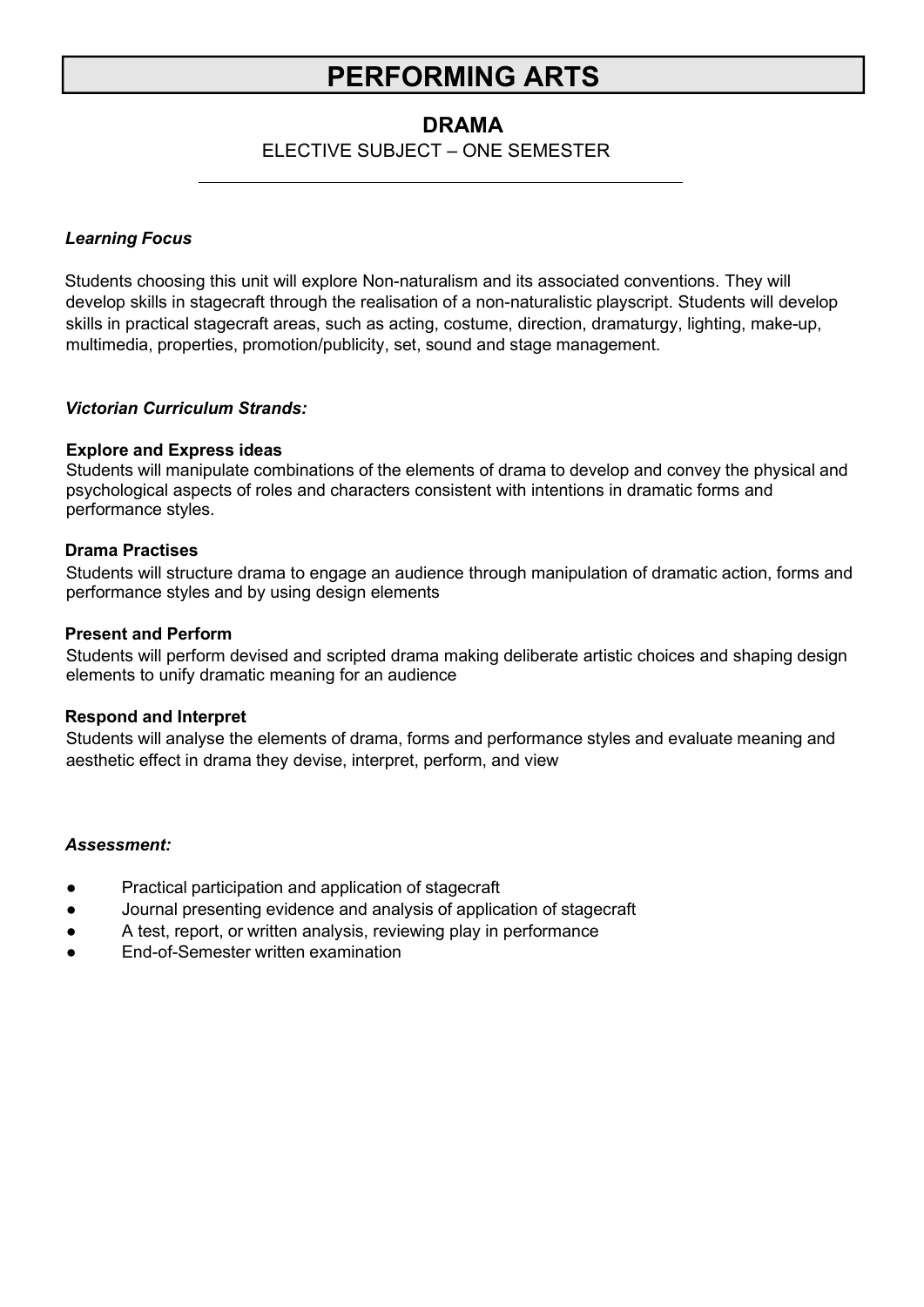## **DANCE**

# ELECTIVE SUBJECT - ONE SEMESTERS

**It is strongly encouraged that students electing to study this unit have current dance experience. If there are any doubts, students can see clarification from the subject teacher to ascertain their suitability. Performance is a compulsory component of this course and involve evening concerts**

### *Learning Focus:*

As students learn about dance, they broaden their experiences of dance genres and particular styles and use these as a springboard for their making and responding in Dance. They also consider ow dance can communicate and challenge ideas about issues and concepts. By the end of Level 10, students choreograph dances by manipulating and combining the elements of dance, choreographic devices, and form and production elements to communicate their choreographic intent. They choreograph, rehearse, and perform dances, demonstrating safe dance practice and technical and expressive skills appropriate to he style and genre. Students analyse choreographers use of the elements of dance, choreographic devices and form and production elements to communicate choreographic intent in dances they make, perform and view. They evaluate the impact of dance from different cultures, times and locations.

#### *Victorian Curriculum Strands:*

#### *Explore and Express Ideas*

Explore personal movement style by combining elements of dance and using improvisation and safe dance practice to develop new movement possibilities. Manipulate combinations of the elements of dance and choreographic devices to communicate their choreographic intent.

#### *Dance Practices*

Practice and refine technical and expressive skills to develop proficiency in genre and style-specific techniques. Structure dances using movement motifs, choreographic devices and form

#### *Present and Perform*

Perform dances using genre and style specific techniques, expressive skills and production elements to communicate a choreographer's intent

#### *Respond and Interpret*

Evaluate their own choreography and performance, and that of others, inform and refine future work. Analyse a range of dance from contemporary and past times, including dance of Aboriginal and Torres Straight Islander peoples, to explore differing viewpoints and develop understanding of dance practice across local, national and international contexts.

#### *Assessment: PERFORMANCE*

Performance of a group dance piece

#### *WRITTEN ANALYSIS*

Identifying and analysing the structure of a dance piece and use dance terminology in supporting their responses

#### *CHOREOGRAPHY*

Performance of solo or group choreography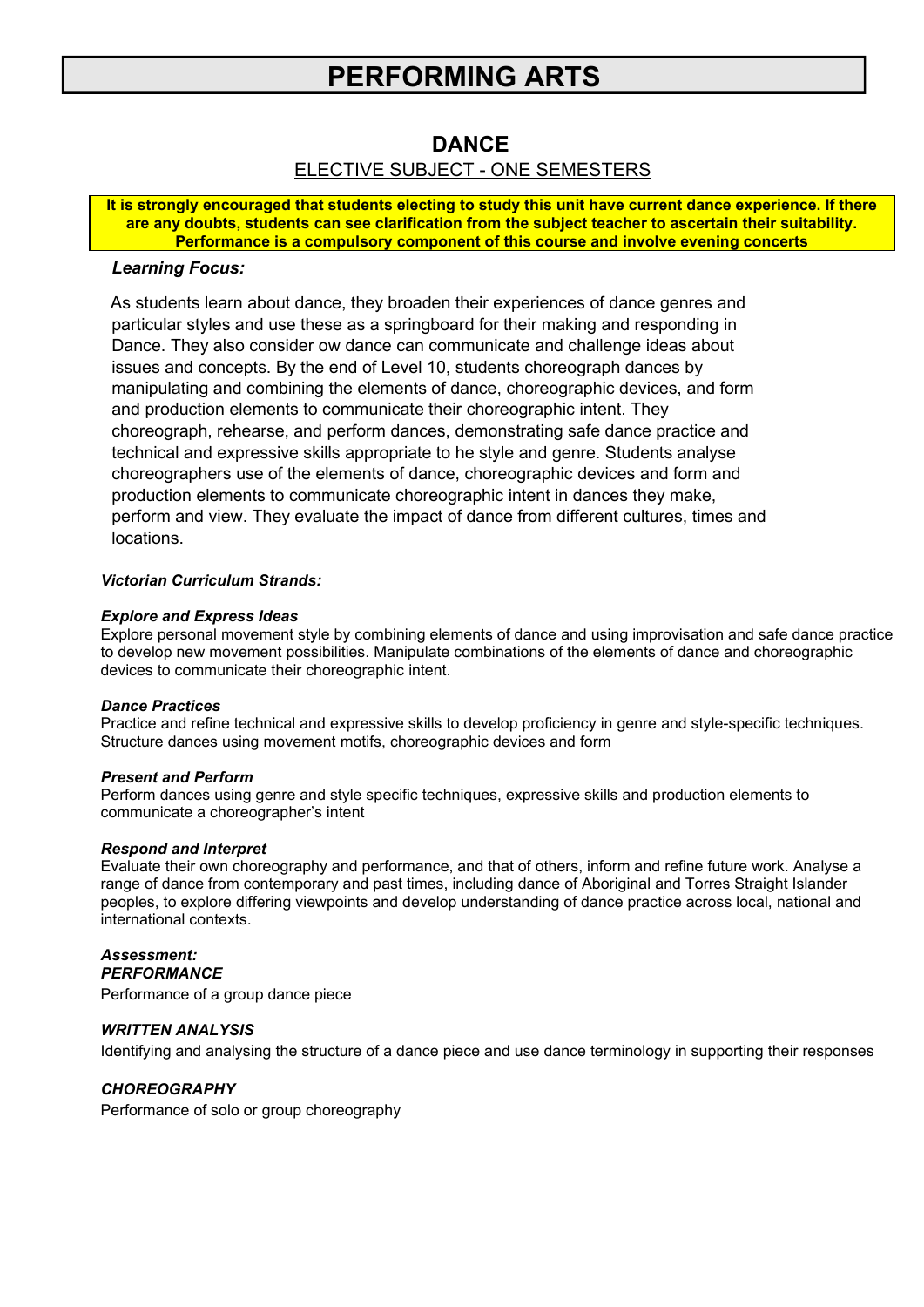# **MUSIC**

ELECTIVE SUBJECT – ONE SEMESTER

*Students electing to study this unit are required to have their own musical instrument for private practice. They expected to undertake private lessons on their instrument and participate in the college Co-curricular music ensemble program. If there are any doubts, students can seek clarification from the subject teacher to ascertain their suitability. Performances are a compulsory component of this course and involve evening concerts.*

# *Learning Focus*

Learning in Music involves students using their voices, instruments, and technology as they make and respond to music independently and in small groups, and with their teachers and communities. They explore music as an art form through listening, composing, and performing, developing a personal voiceas composers, performers and audience. Students continue to develop their listening skills as they build on their understanding and use of the elements of music. They extend their understanding and use of more complex performance techniques, compositional devices and forms and explore styles andgenres in greater depth. They build on their understanding of how musicians communicate with audiences in solo and ensemble contexts. Students maintain safety, correct posture, and technique in using voice, instruments and technologies.

# *Victorian Curriculum Strands:*

# **● Explore and Express Ideas**

- Focuses on exploring sound and silence and ways of using voice, body percussion,instruments, and technologies to develop and express ideas
- Students use listening skills and imagination to develop ideas in response to stimuli suchas music they have listened to, observations, feelings, experiences, and research
- They explore ways of using and manipulating and the elements of music andcompositional devices

# **● Music Practices**

- Focuses on developing knowledge and understanding of skills, techniques, and processesfor listening, composing and performing music from diverse cultures, times and locations
- **○** Students listen with intent, sing, play instruments and use notation and technologies tointerpret, improvise, compose, and document music
- **○** They practice and refine listening, technical, and expressive skills as individuals and inensembles and refine their work in response to feedback
- **● Present and Perform**
- Focuses on planning, rehearsing and refining performances to communicate ideas andintentions to an audience
- Students use voice, instruments, technologies and performance and expressive skills andtechniques to perform solo and ensemble music
- **● Respond and Interpret**